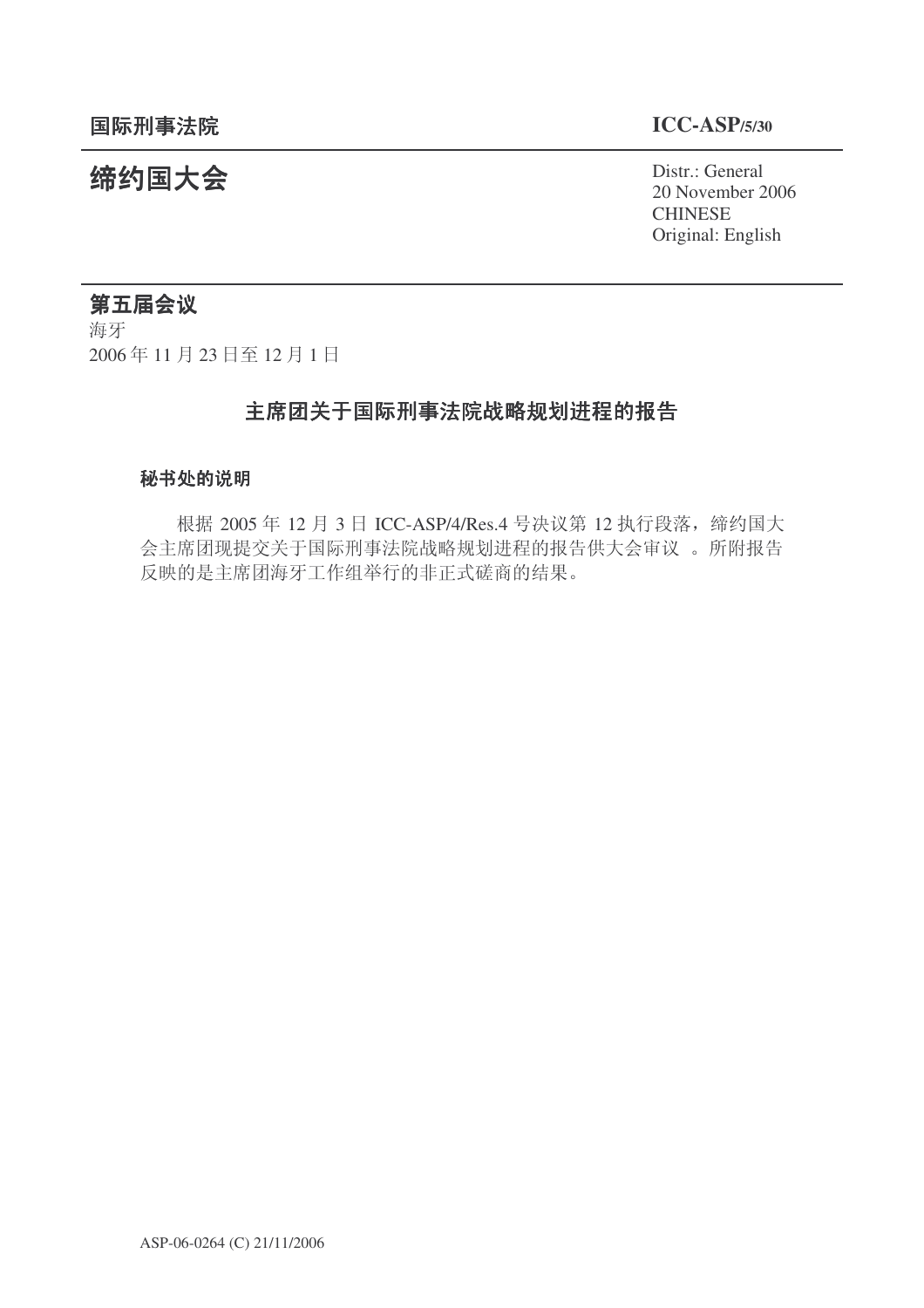# 主席团关于国际刑事法院战略规划进程的报告

# I. 审议提交给预算和财务委员会的法院战略计划

# A. 背景

1. 在 2005年12月3日通过的 ICC-ASP/4/Res.4 号决议中, 缔约国大会(下称 "大会")欢迎开始制定法院战略规划的进程,并请"法院在这一进程中与主 席团协作"。1

 $2.$  在其  $2006$ 年  $2 \text{ H}$  14 日的会议上, 大会主席团决定重新组建纽约和海牙工 作组,并要求海牙工作组特别在制定战略规划进程中与法院协作。在大会主席 的建议下, Michèle Dubrocard 女十 (法国) 被任命为该小组(下称"小组") 的召集人, 任务是讨论关于法院战略的问题。<sup>2</sup>

3. 为执行它的任务, 小组审议了关于国际刑事法院战略计划的报告<sup>3</sup>, 该报告 由法院起草并提交给预算和财务委员会(下称"委员会")第六届会议。<sup>4</sup>

4. 在 2006年4月 27 日海牙工作组的第五次会议上, Michel de Smedt 先生, 检察官办公室调查司代司长、起草战略计划小组法院内的代表介绍了这一报告 及关于法院规模模型的报告5。

5. 在这一首次介绍之后, 小组于 2006年 5 月 31 日、6 月 19 日、7 月 12 日和 9 月 12 日举行了四次会议。在这些会议上, 法院三个机关的代表(检察官、书 记官长和他的几名同事及院长办公室主任)做了介绍,非政府组织(促进设立 国际刑事法院联盟、人权观察和国际大赦)的代表也做了介绍。

6. 约有30名国家代表出席了上述每次会议。

7. 除了委员会起草的报告之外, 这些会议的与会者收到了下列文件: 对战略 计划的一般性介绍<sup>6</sup>、对检察官办公室战略计划的介绍<sup>7</sup>、对战略计划和预算之 间关系的介绍、以及对法院交流和外延计划的介绍<sup>8</sup>, 人权观察关于战略计划的 备忘录和被害人权利工作组关于战略计划的声明<sup>9</sup>。最后,检察官办公室还介

<sup>&</sup>lt;sup>1</sup>国际刑事法院罗马规约缔约国大会正式记录, 第四届会议, 海牙, 2005 年 11 月 28 日至 *12 月 3 日* (国际刑事法院出版物, ICC-ASP/4/32), 第 Ⅲ 部分, ICC-ASP/4/Res.4 号决 议, 第12段。

 $2$ 主席团 2006年4月5日的会议。

 $^3$ ICC-ASP/5/CBF.1/5 号文件。

<sup>&</sup>lt;sup>4</sup> ICC-ASP/5/1 号文件, 第 54 至 57 段。

 $^5$ ICC-ASP/5/CBF.1/6 号文件。

<sup>6 2006</sup>年4月27日的会议。

<sup>7 2006</sup>年5月31日的会议。

<sup>8 2006</sup>年7月12日的会议。

<sup>9 2006</sup>年6月19日的会议。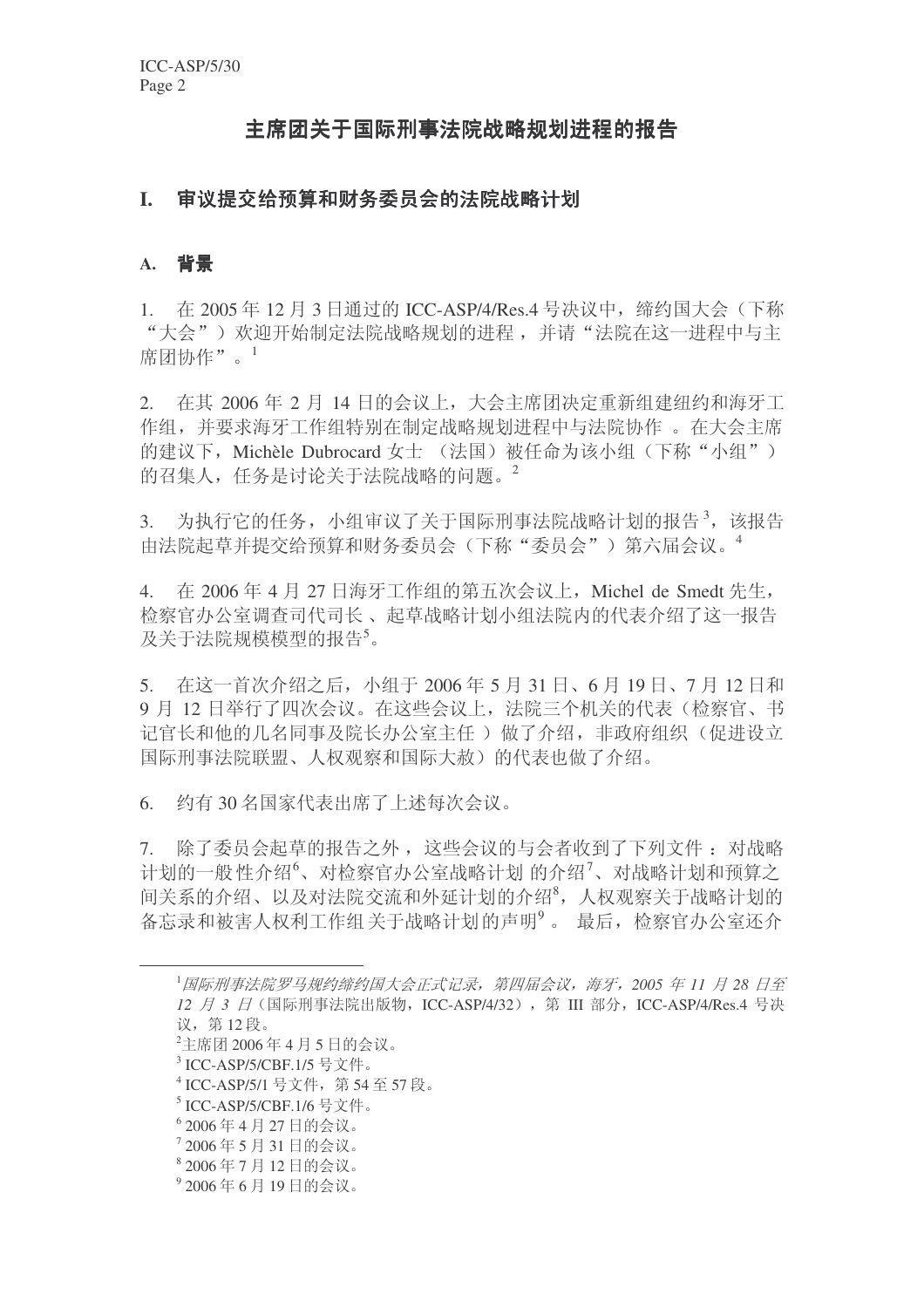绍了两份案文草稿, 第一份是关于选择情势和问题 的标准, 第二份是关于"司 法公正"的概念 (2006 年 7 月 28 日用 e-mail 散发了案文草稿)。邀请缔约 国, 如果它们愿意, 在 2006年 9 月底之前向检察官办公室提交关于上述案文草 稿的意见或建议。

8. 小组愿感谢大会秘书处在其工作过程中提供的不懈支持。

9. 小组还要向法院的所有代表表示深切的感谢。这些代表接受了小组的请 求, 参加了各次会议, 而且从许多不同角度为战略规划进程做出了贡献。

### B. 计划的内容

10. 小组注意到了关于计划的报告中的要点。报告是根据法院"一个法院"的 原则由法院的三个机关联合起草的。

11. 该报告一开始即界定了法院的"使命", 即公正、有效和公平地调查、起 诉和审判最严重的犯罪;以透明和有效率的方式行事;为持久地尊重和执行国 际刑事司法, 预防犯罪和防止犯罪人消遥法外做出贡献。

12. 为了成功地完成如此界定的使命, 法院为自己确定了三个战略和相互关联 的目标,即"司法的质量"、"声誉良好、获得足够支持的机构"、以及"公 共行政管理的楷模"。

13. 为了每一个这样的目标, 已确定了具体的战略目标(共 30 个), 这些具体 目标或是应在短期和中期(3年之内)或是在长期(4至10年期间)要采取的 行动。在这 30 个具体目标中, 7 个是司法性质的, 8 个是关于向法院提供的外 部支持,另外15个与该机构的组织有关。

14. 还向小组介绍了检察官办公室具体战略计划的主要内容。这一计划为今后 三年确定了五个具体目标: 为那些负有最大责任的人进行四至六项公正的调 杳: 讲一步提高起诉的质量, 旨在迅速地完成两桩 高效率的审判: 为所有的情 势获得必要的合作, 以便进行有效的调查并促进成功地进行逮捕: 改进检察官 办公室和被害人之间的互动以及该办公室解决他们关心的问题的方法: 最后, 与各国和国际组织建立各种形式的合作,以使该办公室对为防止犯罪人消遥法 外进行的斗争及防止犯罪做出最大的贡献。

# **C.** 讨论的要点

#### 1. 战略计划的状况

15. 在其第六届会议的工作报告中, 委员会与法院"一致同意, 战略计划的所 有权应属于法院,并且计划应得到缔约国的支持是必要的"。10

<sup>&</sup>lt;sup>10</sup> ICC-ASP/5/1 号文件, 第56段。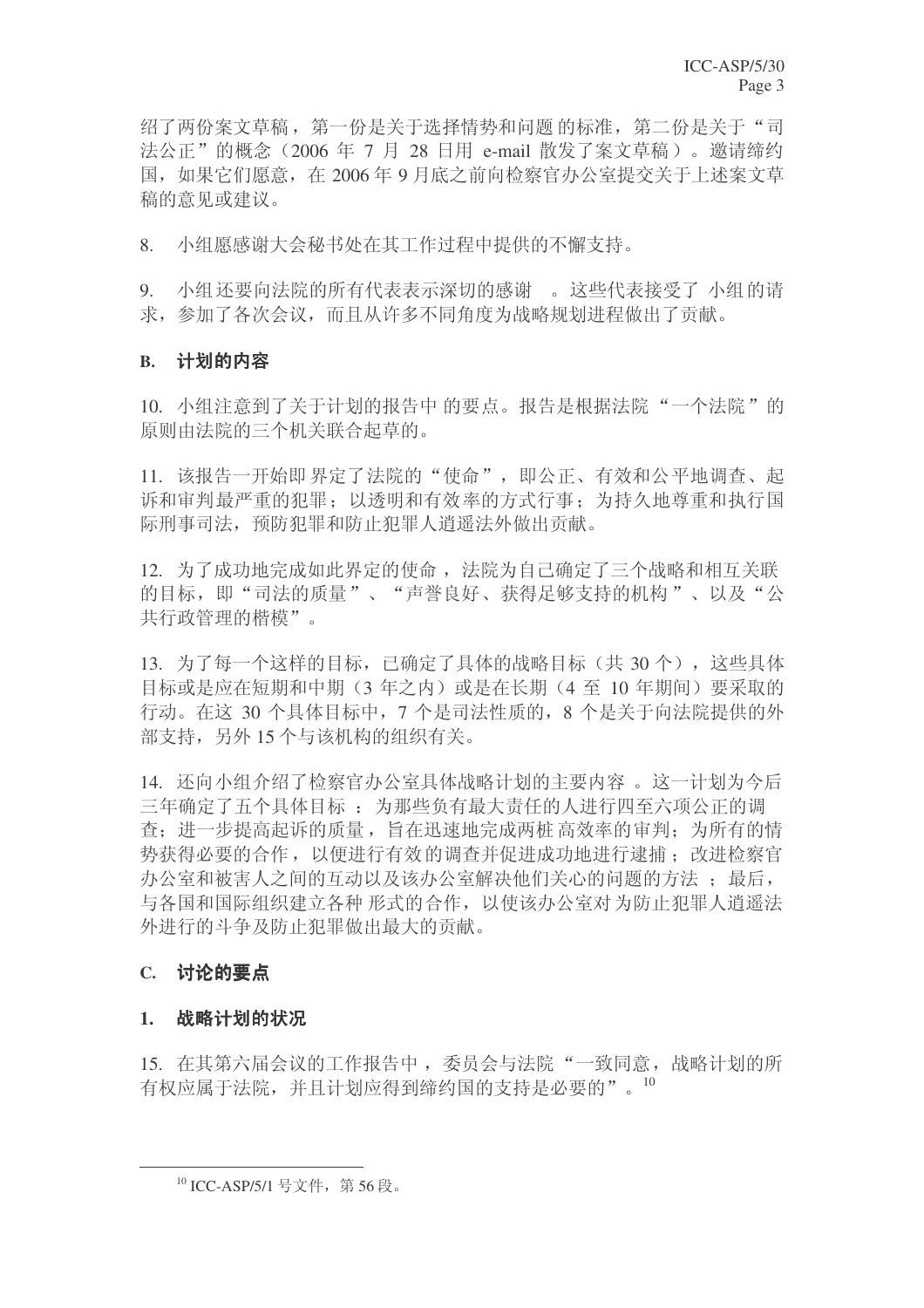ICC-ASP/5/30 Page 4

16. 出于这一考虑, 在小组内达成了协商一致的意见, 认为尽管法院起草的战 略计划不能由缔约国进行谈判, 但该计划应该得到他们的支持。因此, 各国可 以就计划的内容向法院提交他们的意见和建议。

17. 还达成了协商一致的意见, 认为战略计划的制定应该是一个持续进行和互 动的过程。

#### 2. 一般性意见

18. 在铭记酝酿战略计划的进程仍在进行,而且法院提交的报告只是这一进程 的第一个阶段的同时, 代表团对法院所做的工作表示赞赏, 特别是法院坚持奉 行"一个法院"的原则。一些代表团表示了这样的观点,即以其目前的形式, 该报告留有很少余地能开始与法院进行对话,因为它缺乏特性,特别是在其大 目标和具体目标方面。事实上, 具体目标在范围方面非常笼统, 而且不好评 价, 尽管这些目标本身是无可置疑的。如果在将来能够对这些大目标和具体目 标做更详细和更具体的而且能更好地反映法院特性的介绍将是有益的。

19. 缔约国代表的注意力还被吸引到大量的组织性质的目标上, 这些目标不应 该损害法院使命的司法性质。

20. 可忆及的是, 战略计划的价值不仅仅限于法院本身的管理, 而是该计划也 可以是满足缔约国期望的一系列工具之一,因为它将协助对该机构的需要做出 估计。

#### 3. 优先重点问题

21. 鉴于该小组能使用的完成其为大会下届会议所做工作的时间有限, 该小组 找出了战略计划中的五个问题, 这些问题应该作为优先重点与法院的代表讨 论。没有特别排列顺序的这些问题如下:

- 法院活动的所在地: 设想的一些不同方案, 包括将某些活动"下放" 到实地:
- 被害人的作用:
- 法院的外延和交流活动:
- 积极的互补概念:
- 战略计划和预算之间的关系。

22. 在小组的第三次会议上, 法院书记官长及他的两名同事提供了关于外延和 交流活动(根据 ICC-ASP/4/Res.4 号决议第 22 段, 这些活动在任何情况下都必 须是一份详细的战略计划的主题), 以及战略计划和预算之间关系的补充信 息。这些介绍材料的文本提供给了与会者。

23. 另一方面, 鉴于法院内正在进行的有关讨论仍处于初期阶段, 对于法院活 动的地点和被害人的问题只是讲行了简单的讨论。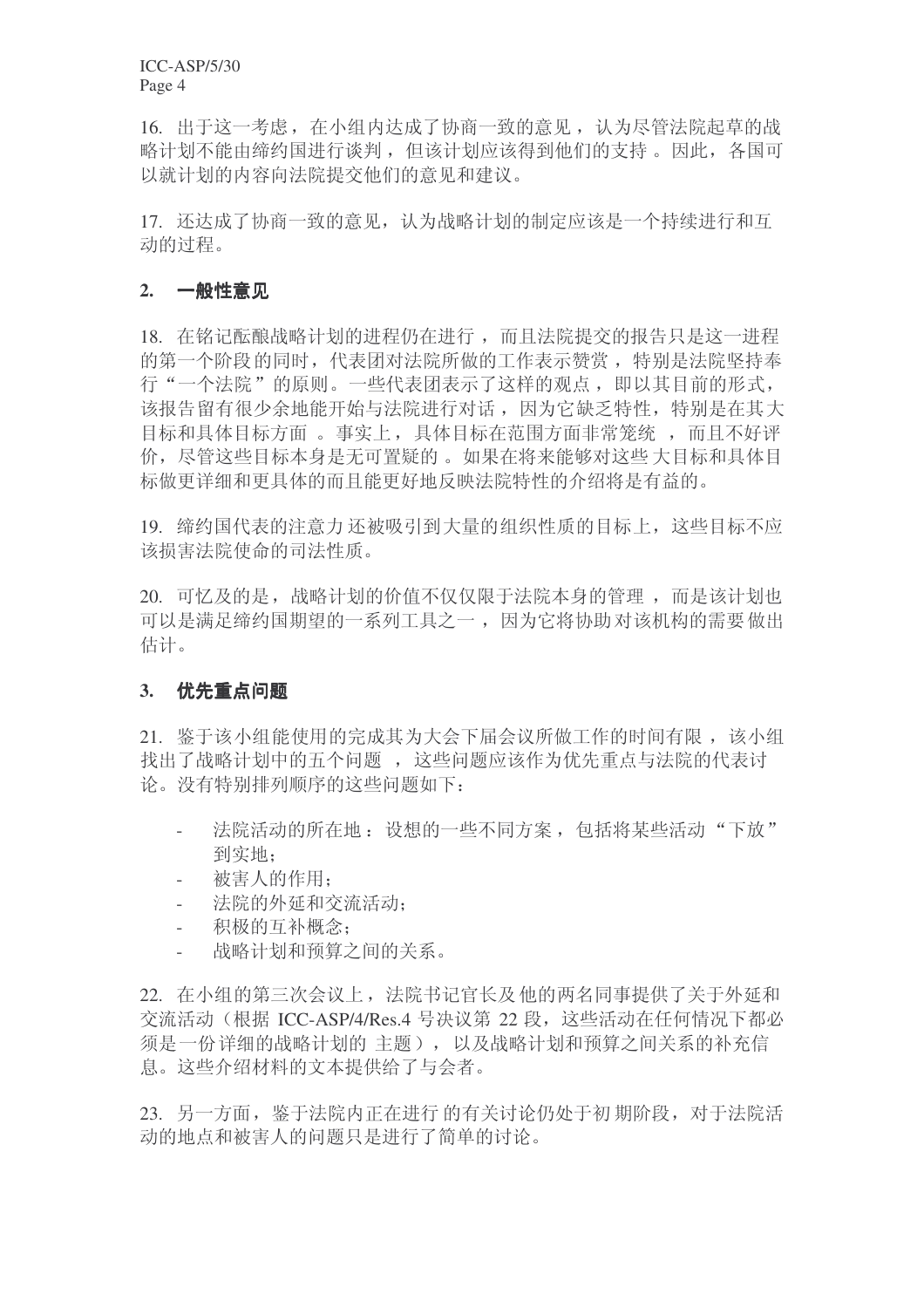24. 关于积极的互补概念, 2006年9月12日检察官办公室的一名代表向小组做 了简单介绍,他报告了检察官办公室的初步讨论情况。

25. 各国代表团希望将来上述各种问题能够在己开始的与法院对话的框架中以 一种相互促讲的方式取得讲展。

# D. 小组将来的工作

26. 大会主席团在 2006 年 5 月 16 日的会议上表示, 希望在 9 月份得到纽约和 海牙工作组的报告, 因此决定起草目前这份报告, 但却是基于这样一种理解, 即在得到法院将提交给委员会第六届会议 (2006 年 10 月 9 日至 13 日) 的文 件,而且在委员会对其做出评论之后,最终可能会对报告讲行补充。

27. 因此, 小组的最后一次会议应当安排在 10 月的下半月。在那次会议上, 小 组将通过参考以前的报告以及法院代表在工作会议期间所提供的补充信息来审 议法院为即将召开的缔约国大会所准备的战略计划新文本 11。小组将研究是否 有可能对目前的报告进行补充并起草一份特别决议, 或者如有必要的话, 起草 可纳入综合决议中的内容。

# **E.** 最初结论

28. 小组知道战略计划仍在制定过程中。正因为如此, 小组敦促法院继续这一 领域的讨论和工作, 并请法院继续与缔约国进行已开始的对话。

# II. 审议提交给缔约国大会的战略计划<sup>12</sup>

29. 小组欢迎 ICC-ASP/5/6 号文件所谈到的法院战略计划取得的进展。该文件 涉及到了法院 2006年4月份起草的、提交给预算和财务委员会的关于战略计划 的报告中所谈到的主要事项,并且根据法院代表 2006 年 4 月 27 日对小组所做 的关于战略计划的介绍, 做了进一步阐述。

30. 小组还充分注意到了 9 月 25 日检察官办公室在第二次公开听证会上所做的 关于起诉战略的报告。

31. 小组以前在其最初的报告中所提出的意见, 看来恰恰是切中要害。特别 是, 与第三个大目标"公共行政管理的楷模"相关的那些大量具体目标, 不应 当损害法院在完成基司法使命时所应考虑的重点。此外, 还强调了战略计划对 缔约国所具有的潜在价值,以便评估法院的需要。这种评估是《罗马规约》赋 予大会的管理监督职能的一个重要部分。

32. "从战略计划到行动"是战略计划的一部分,它强调需要将确定的各种目 标变成行动。这是小组讨论的核心。小组认为, 法院现在必须将重点放在有效

<sup>&</sup>lt;sup>11</sup> 2006年8月4日的 ICC-ASP/5/6 号文件。

 $^{12}$  这一部分是在 2006 年 10 月 26 日所能得到的信息的基础上起草的, 是对第一部分的更 新。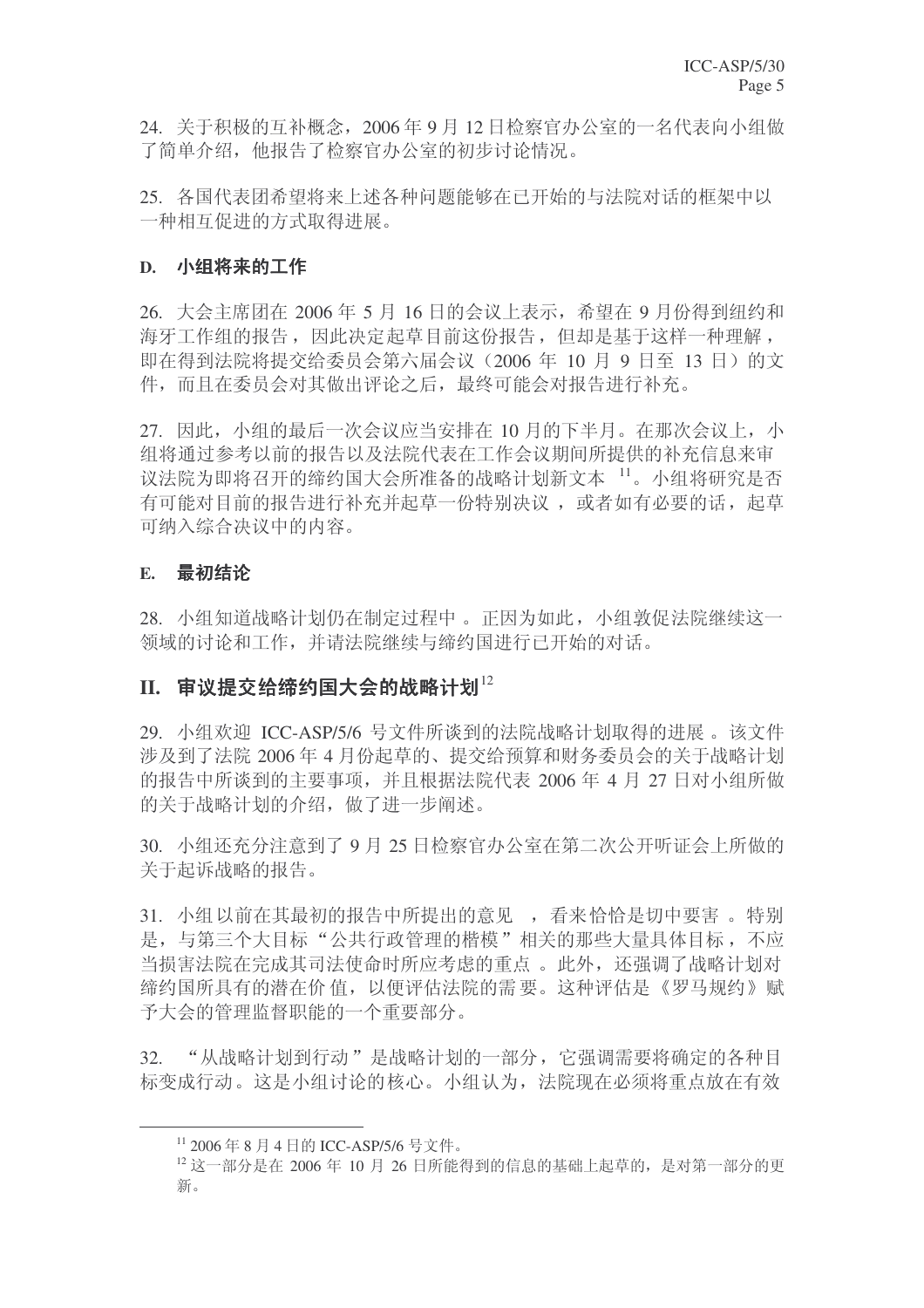ICC-ASP/5/30 Page 6

地完成其使命的方式上面, 即放在实际的"战略"上面。小组希望, 法院将来 能够确定与战略计划有直接关系、真正可以实施的内容。

33. 根据上述意见, 小组提出了一份决议草案, 载于附件中, 可以作为缔约国 大会第五届会议期间谈判的基础。